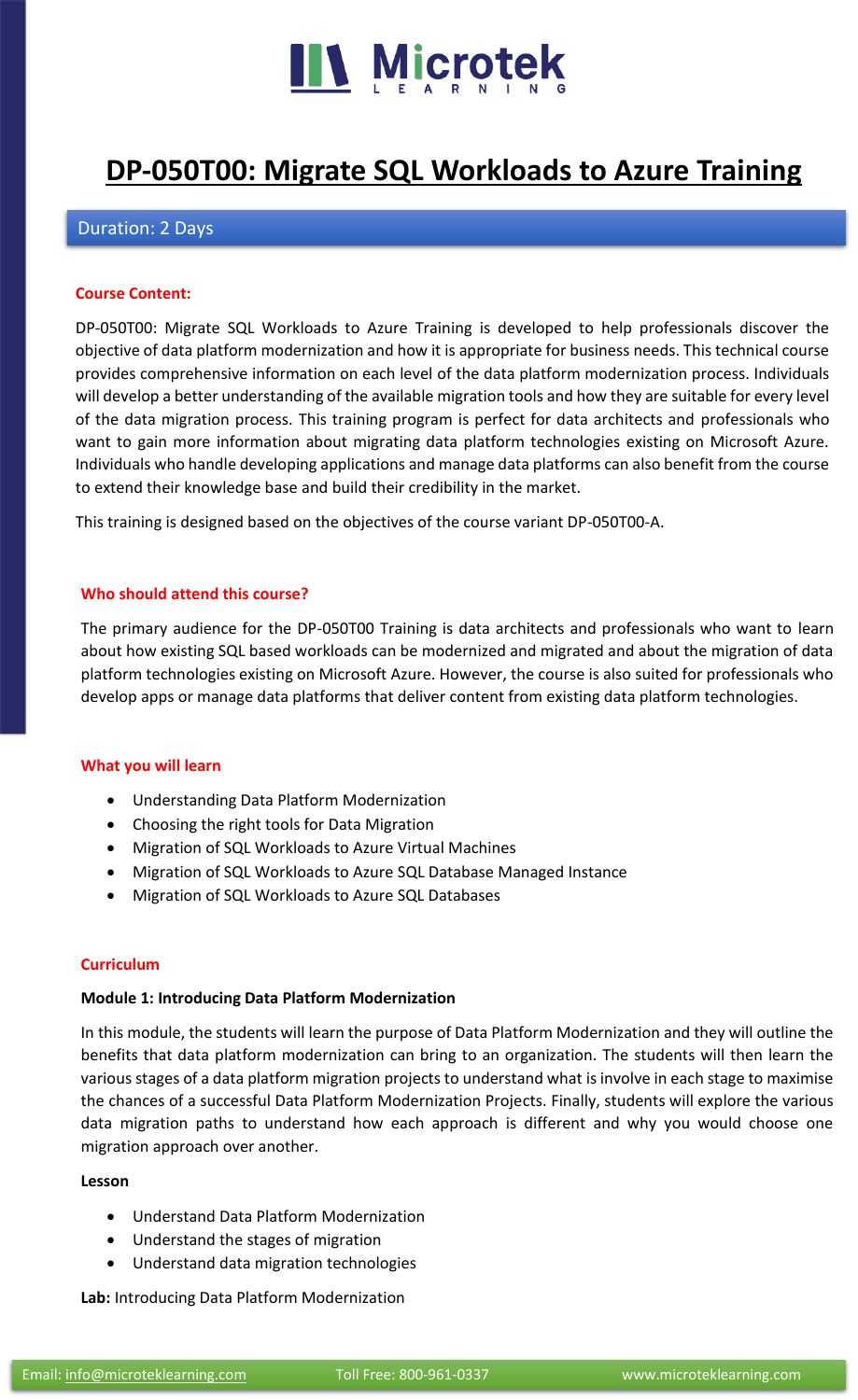

- Understand Data Platform Modernization
- Understand the stages of migration
- Data migration paths

After completing this module, students will be able to:

- Understand Data Platform Modernization
- Understand the stages of migration
- Understand data migration paths

#### **Module 2: Choose the right tools for data migration**

In this module, the student will be introduced to the Data Migration Guide as a starting point for the source of information that your organization should use for step by step guidance for modernizing your existing data platform. They will then learn the value of the Microsoft Assessment and Planning Toolkit to help discover the data assets that currently exist in their environments. The students will then learn the tools that can be used to help them to asses for compatibility or workload issues using both the Data Migration and Data Experimentation Assistant. The students will then see how the Azure Database Migration Service can be used to aid online migration of databases to reduce the amount of downtime. Finally, an overview of the SQL Migration assistant is provided to show student how to migrate no-SQL Server workloads.

#### **Lesson**

- Discover the Database Migration Guide
- Identify migration candidates using Data Migration Assistant
- Evaluate data workload using Database Experimentation Assistant
- Data migration using Azure Database Migration Service
- Migrate non-SQL Server workloads to Azure using SQL Migration Assistant

**Lab:** Choose the right tools for data migration

- Identify migration candidates using Data Migration Assistant
- Evaluate a data workload using Database Experimentation Assistant

After completing this module, students will be able to:

- Identify migration candidates using Data Migration Assistant
- Evaluate a data workload using Database Experimentation Assistant

#### **Module 3: Migrate SQL workloads to Azure Virtual Machines**

In this module, the student will learn how to migrate on-premises SQL workloads to Azure Virtual Machines that are running SQL Server. Students will first explore the migration consideration when migrating from onpremises SQL Server to Azure Virtual Machines and the benefits they can gain by performing the migration. They will then learn the different migration options that can be performed when migrating to Azure Virtual Machines. This will include a look at the benefits and limitations of each approach. The students will finally look at SQL Server workloads that include High Availability and Disaster Recovery to ensure service continuity.

#### **Lesson**

- Considerations of SQL Server to Azure VM migrations
- SQL workloads to Azure VM migration options
- Implement high availability and disaster recovery scenarios

**Lab:** Migrate SQL Workloads to Azure Virtual Machines

After completing this module, students will be able to:

• Considerations of SQL Server to Azure VM Migrations